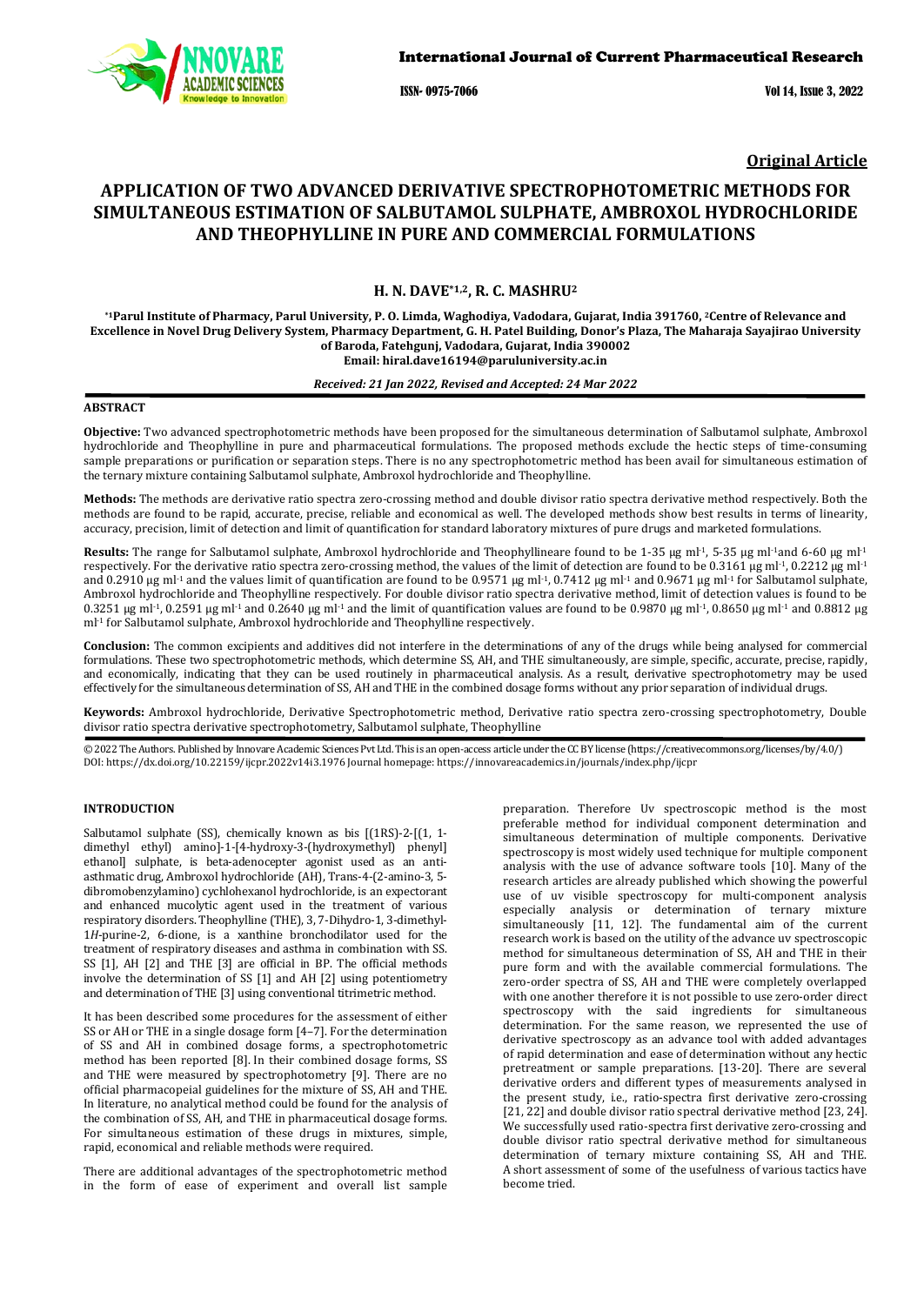## **Aim**

There is no any spectrophotometric approach has been to be had for simultaneous estimation of the ternary combination containing salbutamol sulphate, ambroxol hydrochloride and theophylline in pure and in industrial formulations. For that reason, simple intention is to broaden simple, rapid, correct and price-effective strengthen spinoff spectrophotometric techniques for simultaneous determination of those tablets in pure and commercial formulations. The techniques are targeted to expand with the exclusion of any prior extraction or different pre-treatment in the course of the entire development and validation for all three tablets simultaneously.

# **MATERIALS AND METHODS**

## **Instruments**

Our spectrophotometer of choice was the Shimadzu 1700 double beam UV visible spectrophotometer paired with a HP7540 computer loaded with Shimadzu UV PC software of 2.0 and an EPSON-three hundred printer.

#### **Reagents**

All chemical substances used were of analytical grade and double distilled water turned into used throughout. Pure SS and AH were received from sehat pharmaceuticals pvt. Ltd., india and the turned into obtained from cadila healthcare pvt. Ltd., india. Diverse pharmaceutical formulations of ss, ah and the in their mixed dosage paperwork have been acquired commercially.

#### **Solutions**

The stock solutions of SS, AH, and THE were freshly prepared individually, each containing 0.1 mg ml-1 of SS, AH, and THE. For the study, commercial formulations containing tablets containing 2 mg of SS, 30 mg of AH, and 100 mg of THE per tablet were used: Ambrolite-ST (Tablets India Pvt. Ltd., India), and Ambro TS (Grandix Pharmaceutical Ltd., India).

#### **Procedure**

All reagents had been examined for stability in solution and in the course of real evaluation. After about 72 h from the start of the experiment, the behaviour of the analytes remained unchanged. All three drugs were found to be stable throughout each kind of experimental measurement, which was conducted at room temperature.

#### **Derivative ratio spectra zero crossing spectrophotometry (method 1)**

The absorbance spectra of API and their ternary combinations had been recorded between 200-300 nm. In addition to analysing the absorbance spectra of pure SS and ternary mixtures, each spectrum was divided by the standard spectrum of AH, the spectrum of AH and ternary mixtures were divided by the standard spectrum of THE, and the spectrum of THE and their ternary mixtures were divided by the standard spectrum of SS, with the first derivative of the ratio spectra being plotted using delta lambda 8 nm and scaling factor 1 There was a linear relationship between the concentration of SS, AH and THE in the ternary mixture and the first derivative ratio signals at 217.4 nm (zero crossing point for THE with 30µg ml-1 of AH as a divisor), 249.6 nm (zero crossing point for SS with 8µg ml-1 of THE as a divisor) and 276.2 nm (zero crossing point for AH with 15µg ml-1 of was used as divisor) respectively. To obtain calibration graphs, derivative ratios of SS, AH, and THE were multiplied by different divisors, and their amplitudes were measured. In standard laboratory mixtures and commercial formulations, the SS, AH, and THE contents were determined with the above procedure. For the commercial formulation analysis, twenty tablets were weighed and ground to a fine powder after following the above mentioned procedure. The resultant powder was accurately weighed into a calibrated volumetric flask filled with double distilled water. Filtered solution was measured by spectroscopic absorbance in relation to ratio derivative spectra at 217.4 nm, 249.6 nm and 276.2 nm for SS, AH, and THE, respectively. The procedure described above was followed for testing all brands of tablets.

#### **Double divisor ratio spectra derivative method (method 2)**

The absorbance spectra of API and their ternary combinations had been recorded between 200-300 nm. The absorption spectra of SS and their ternary combination were divided via a standard spectrum received by way of the addition of the saved spectrum of 20 µg ml-1 of AH and 20 µg ml-1 of THE and first derivative of the ratio<br>spectra was plotted the usage of delta lambda 8 nm and spectra was plotted the usage scaling factor 1. in the ternary mixture, the concentration of SS was proportional to the first derivative ratio signals at 233.8 nm. Calibration graph become obtained with the aid of measuring the derivative ratio amplitudes towards the increasing concentration of pure SS through the usage of same divisor defined above. For the determination of SS, the calibration graph noted above was used. Similarly, AH is determined by adding a saved spectrum of 8 g ml-1 from SS and 8 g ml-1 from THE as the divisor, and THE is determined by using a general spectrum created by adding a saved spectrum of 15 g ml-1 from SS and 15 g ml-1 from AH as divisor. Based on a delta lambda of 8 nm and scaling of 1, the first derivative of ratio spectra had been plotted. As the first derivative ratio signals at 237.4 nm and 260.2 nm are proportional, the concentration of AH and THE have been proportional inside the ternary mixture. Calibration graphs had been obtained via measuring the first derivative ratio amplitudes towards the increasing concentration of pure AH and THE by using the same respective divisors described above while for the commercial formulation evaluation, the same method was applied as implemented in the previous technique and observed by noted procedure.

## **Validation parameters**

#### **Accuracy**

Recovery experiments were conducted to determine the accuracy of the proposed method and possible interference from excipients. The standard addition method was used to conduct recovery experiments. As part of the study, known amounts of SS, AH, and THE were added to commercial tablets of a known concentration. The amounts of standard recovered were calculated in the terms of mean recovery with the upper and lower limits of percent relative standard deviation*.*

## **Precision**

Precision is performed by repeating the complete procedure five times a day (Intraday) and for five different days (Interday). The relative standard deviation was calculated for each repetition and percentage was calculated.

#### **Limit of detection (LOD) and limit of quantitation (LOQ)**

Limit of Detection (LOD) and Limit of Quantitation (LOQ) were calculated according to the standard procedure of analytical method validation as per ICH.

## **Reproducibility**

The reproducibility of the method was determined Wwith the use of two different instruments. The model number of Uv visible spectrophotometers were: Shimadzu UV 1700 and Shimadzu UV 1601. The results were determined in the form of percentage relative standard deviation.

#### **RESULTS AND DISCUSSION**

A detailed comparison of the absorption spectra of SS, AH, and THE is provided in fig. 1.



**Fig. 1: Zero-order overlain spectra of SS (10 µg ml-1), AH (10 µg ml-1), THE (10 µg ml-1) and their ternary mixture**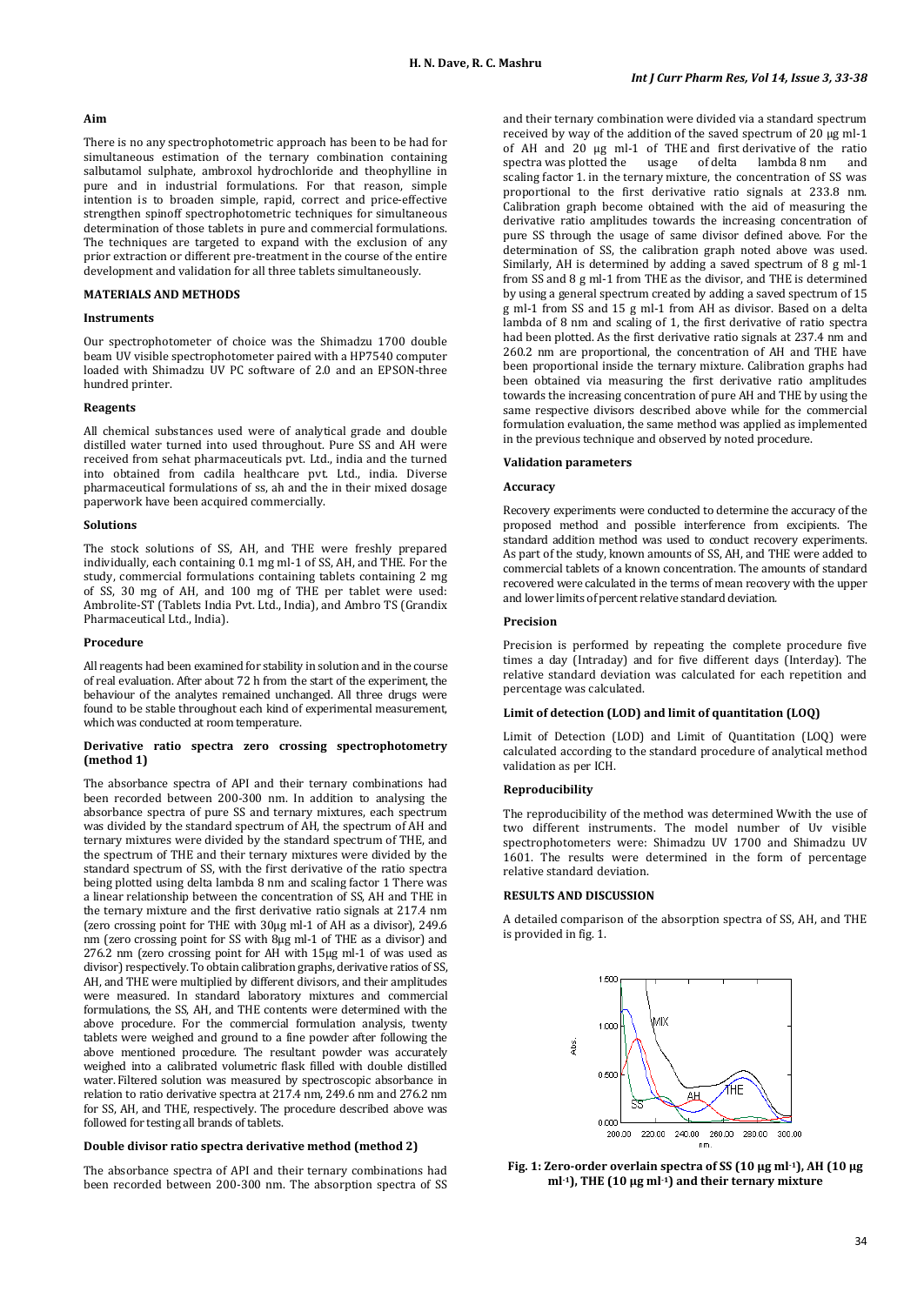Because of this, direct measurement of absorption in zero order spectra was not possible for the determination of the above compounds. Furthermore, derivative spectroscopy indicates better resolution and allows analysis of the drugs in combination with one another and with any additional excipients without any pre-treatment.

#### **Derivative ratio spectra zero crossing spectrophotometry (method 1)**

For this technique, selecting an accurate working wavelength or standard divisor is crucial. In particular, Increase or decrease of the divisor concentration results in derivative values, for this reason, slopes of regression lines are proportionately decreased or increased, hence, sensitivity and linearity ranges are also influenced. Standard divisors of 5 to 35 g ml-1 concentration were used in a preliminary investigation in order to conduct several tests. For the SS determination, 30 µg ml-1 of AH was used as the divisor for SS, 8 µg ml-1 of THE for-AH determination, and 15 µg ml-1 of SS for the THE determination. This produced the best results for signal-to-noise ratio, sensitivity, repeatability, and range of validity of Beer's law. The ratio spectra of respective drugs are listed below with fig. 2a to 2c.



**Fig. 2a: Ratio spectra of SS using AH (30 µg ml-1) as divisor using method 1**



**Fig. 2b: Ratio spectra of AH using THE (8 µg ml-1) as divisor using method 1**



**Fig. 2c: Ratio spectra of THE using SS (15 µg ml-1) as divisor using method 1**

For the first derivative wavelengths, 217.4 nm was considered for the SS determination, 249.6 nm for the AH determination, and 276.6 nm for the THE determination. We used 217.4 nm as the wavelength for SS measurement because the contribution of the THE at this wavelength (30 µg ml-1 AH as divisor) cannot be determined. 3a. In the same way, 249.6 nm was used for the AH measurement since SS (8 µg ml-1 THE as the divisor) crosses this wavelength at the point shown in fig. 3b. A wavelength of 276.6 nm was used for the determination of THE because AH shows zero absorbance (15 µg ml-1 SS as a divisor) at this wavelength. 3c.



**Fig. 3a: Determination of SS at 217.4 nm by method 1 in the presence of THE using AH (30 µg ml-1) as the divisor**



**Fig. 3b: Determination of AH at 249.6 nm by method 1 in the presence of SS using THE (8 µg ml-1) as divisor**



**Fig. 3c: Determination of THE at 276.2 nm by method 1 in the presence of AH using SS (15 µg ml-1) as divisor**

The combined results of Validation parameters and accuracy were represented in the table after the complete explanation of Method 2. However, the results of recovery studies are represented with table 3a as below:

#### **Double divisor ratio spectra derivative method (method 2)**

It is necessary to study and optimize standard divisor concentrations, scaling factors, delta lambdas, etc. in order to obtain the best spectra recoveries for SS, AH, and THE. As a divisor for SS determination, a standard spectrum obtained by adding the spectrum of 20 µg ml-1 of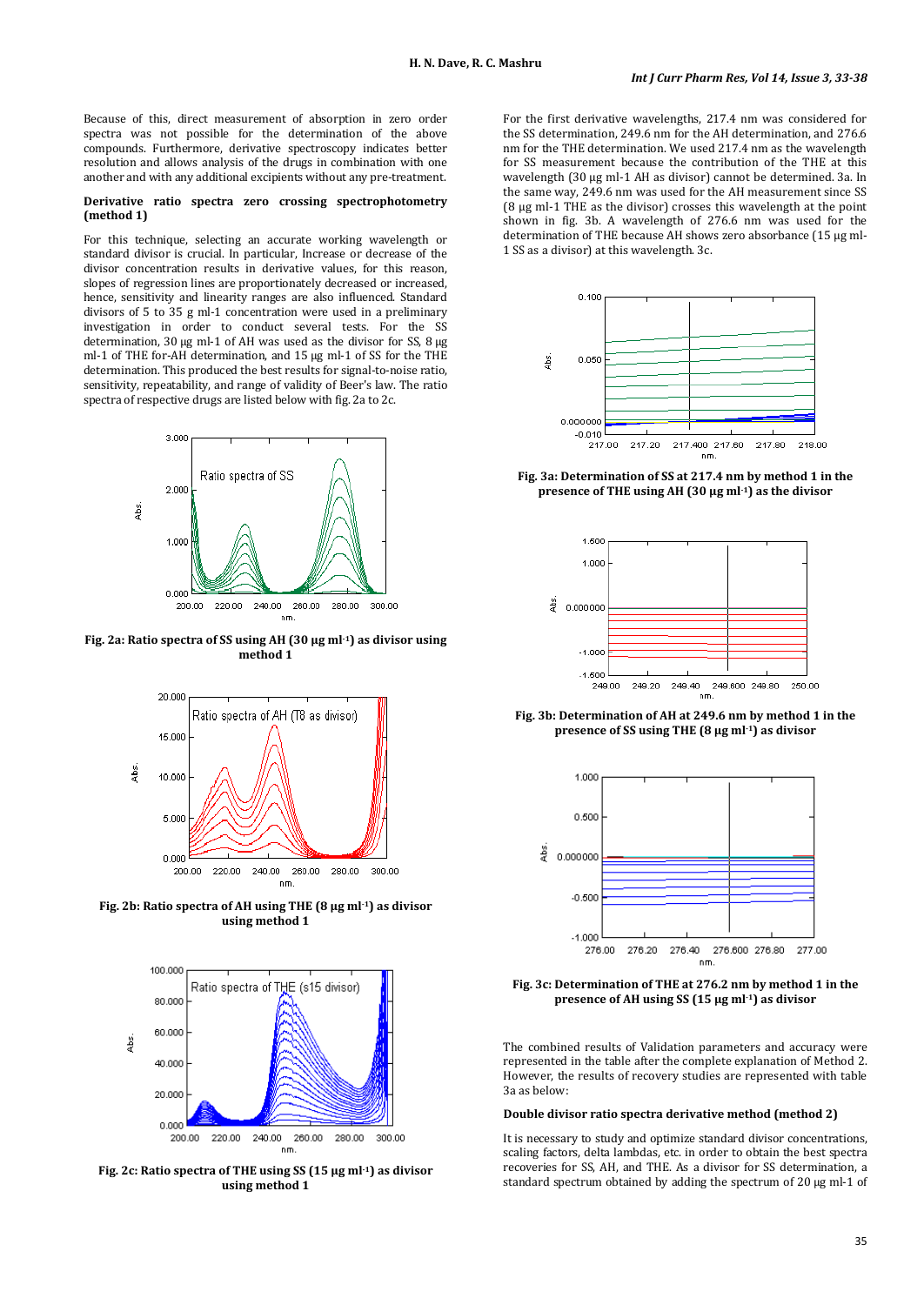AH to 20 µg ml-1 of THE yields the best results in terms of signal-tonoise ratio, sensitivity, repeatability, and range of validity of Beer's law. In order to estimate AH, it is best to use a standard spectrum obtained by adding stored spectra of 8 µg ml-1 SS and 8 µg ml-1 THE

as a divisor. Similar results were obtained for the THE determination when a standard spectrum obtained by adding 15 µg ml-1 of SS and 15 µg ml-1 of AH was used as the divisor. The respective fig. are represented below with the fig. number 4a to 4c.

| Formulation          | % Labelled claim obtained for $SS^a$ | % Labelled claim obtained for $AH^a$ | $\%$ Labelled claim obtained for THE $^{\rm a}$ |
|----------------------|--------------------------------------|--------------------------------------|-------------------------------------------------|
| Brand I <sup>b</sup> | 101.51±0.431                         | 101.40±0.524                         | $100.24 \pm 0.547$                              |
| Brand $\mathbf{H}^c$ | $101.21 \pm 0.419$                   | $101.91 \pm 0.544$                   | $101.20 \pm 0.647$                              |

aMean and standard deviation for 10 determinations. Here±sign indicates the upper and lower limits of % relative standard deviation of 10 determinations, <sup>b</sup>Brand I tablets, <sup>c</sup>Brand II tablets, ation of method 2.



**Fig. 4a: Ratio spectra of SS using method 2**



**Fig. 4b: Ratio spectra of AH using method 2**



**Fig. 4c: Ratio spectra of THE using method 2**

First derivative spectra are obtained after dividing which are represented in fig. 5a to 5c.



**Fig. 5a: Determination of SS at 233.8 nm by method 2**



**Fig. 5b: Determination of BH at 237.4 nm by method 2**



**Fig. 5c: Determination of ET at 260.2 nm by method 2**

Based on the developed method, results of accuracy were summarized in table 1, results of various validation parameters were summarized in table 2, results of tested formulations were summarized in table 3b, respectively.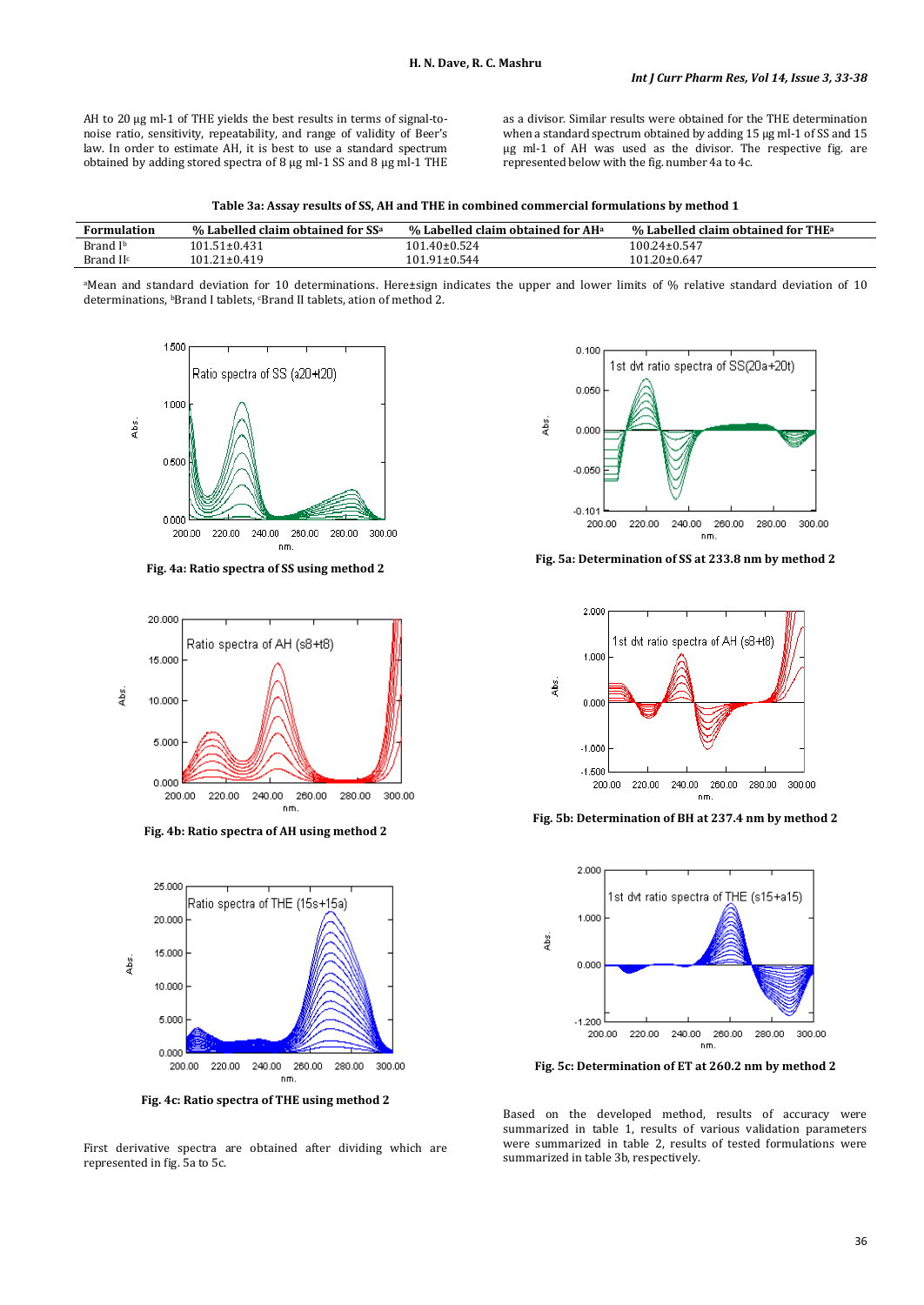**Table 1: Results of recovery study of SS, AH and THE by the developed methods**

|               | Amt added $(\mu \rho m^{1})$ |     | % Recovery <sup>a</sup> method $1b$ |        |        | % Recovery <sup>a</sup> method $2c$ |        |        |  |
|---------------|------------------------------|-----|-------------------------------------|--------|--------|-------------------------------------|--------|--------|--|
| SS            | AH                           | THE | SS                                  | AH     | THE    | SS                                  | AH     | THE    |  |
| 0.8           | 12                           | 40  | 101.32                              | 99.50  | 99.21  | 102.00                              | 101.21 | 99.79  |  |
| 1.0           | 15                           | 50  | 102.00                              | 100.79 | 99.45  | 101.64                              | 101.36 | 100.56 |  |
| 1.2           | 18                           | 60  | 101.54                              | 100.45 | 100.39 | 101.37                              | 100.42 | 101.10 |  |
| Mean Recovery |                              |     | 101.62                              | 100.25 | 99.68  | 101.67                              | 100.99 | 100.48 |  |
| %RSD          |                              |     | 0.34                                | 0.67   | 0.62   | 0.311                               | 0.49   | 0.65   |  |

aMean and standard deviation for 10 determinations, <sup>b</sup>Method: 1 Derivative ratio spectra zero-crossing method, <sup>c</sup>Method: 2 Double divisor ratio spectra derivative method

**Table 2: Results of validation parameters obtained by method 1 and method 2**

| <b>Parameters</b>                  | Method 1 <sup>a</sup> |                   |                   | Method 2 <sup>b</sup> |                   |                 |
|------------------------------------|-----------------------|-------------------|-------------------|-----------------------|-------------------|-----------------|
|                                    | SS                    | AH                | THE               | SS                    | AH                | <b>THE</b>      |
| Range ( $\mu$ g ml· <sup>1</sup> ) | $1 - 35$              | $5 - 35$          | $6 - 60$          | 1-35                  | $5 - 35$          | $6 - 60$        |
| Slope                              | 0.0019                | 0.033             | 0.0188            | 0.0025                | 0.0314            | 0.0226          |
| Intercept                          | $-0.000006$           | $-0.0346$         | $-0.0511$         | 0.0004                | $-0.0344$         | $-0.0615$       |
| Correlation-coefficient $(R^2)$    | 0.9997                | 0.9993            | 0.9994            | 0.9998                | 0.9994            | 0.9993          |
| Accuracy                           | $101.62 \pm 0.34$     | $100.25 \pm 0.67$ | $99.68 \pm 0.620$ | $101.67 \pm 0.31$     | $100.99 \pm 0.49$ | $100.48\pm0.65$ |
| Precision (% RSD)                  | 0.521                 | 0.592             | 0.511             | 0.562                 | 0.612             | 0.437           |
| LOD $(\mu g \text{ ml-1})$         | 0.3161                | 0.2212            | 0.2910            | 0.3251                | 0.2591            | 0.2640          |
| LOQ $(\mu g \text{ ml-1})$         | 0.9571                | 0.7412            | 0.9671            | 0.9870                | 0.8650            | 0.8812          |
| Reproducibility (% RSD)            | 0.33                  | 0.47              | 0.46              | 0.14                  | 0.32              | 0.47            |

<sup>a</sup>method: 1 Derivative ratio spectra zero-crossing method, <sup>b</sup>method: 2 Double divisor ratio spectra derivative method

#### **Table 3b: Assay results of SS, AH and THE in combined commercial formulations by method 2**

| <b>Formulation</b> | $%$ Labelled claim obtained for SS <sup>a</sup> | % Labelled claim obtained for $AH^a$ | % Labelled claim obtained for THE <sup>a</sup> |
|--------------------|-------------------------------------------------|--------------------------------------|------------------------------------------------|
| Brand I            | $102.00 \pm 0.398$                              | $101.73 \pm 0.614$                   | $101.00 \pm 0.542$                             |
| Brand II           | $101.10\pm0.281$                                | 101.61±0.519                         | 100.98±0.611                                   |

<sup>a</sup>Mean and standard deviation for 10 determinations. Here±sign indicates the upper and lower limits of % relative standard deviation of 10 determinations. **bBrand A tablets**, **cBrand B tablets** 

## **Statistical comparison of the results of the developed two methods**

SS, AH, and THE in combination pharmaceutical formulations were successfully analyzed without interference from excipients or pretreatments by the proposed methods. Statistical analyses were

performed for Student t-tests and variance ratio F-tests to compare each method's results with those from the other. There were no significant differences between the calculated Student t-values and variance ratio F-values at 95 % confidence level, which indicates there were no significant differences among the results of the four methods presented in table 4.

## **Table 4: Statistical comparison of the results obtained by the developed methods**

| <b>Drugs</b> | <b>Method 1</b>          | <b>Method 2</b>          |
|--------------|--------------------------|--------------------------|
| <b>SS</b>    | $101.62 \pm 0.34$        | $101.67 \pm 0.31$        |
| mean±%RSD    | $t_{calculated} = 0.641$ | $t_{calculated} = 0.544$ |
|              | $t_{theoretical}$ = 2.26 | $t_{theoretical} = 2.26$ |
|              | $F_{calculated} = 0.437$ | $F_{calculated} = 0.412$ |
|              | $F_{theoretical} = 3.18$ | $F_{theoretical} = 3.18$ |
| AH           | $100.25 \pm 0.67$        | $100.99 \pm 0.49$        |
| mean±%RSD    | $t_{calculated} = 0.767$ | $t_{calculated} = 0.647$ |
|              | $t_{theoretical} = 2.26$ | $t_{theoretical} = 2.26$ |
|              | $F_{calculated} = 0.562$ | $F_{calculated} = 0.511$ |
|              | $F_{theoretical} = 3.18$ | $F_{theoretical} = 3.18$ |
| THE          | $99.68 \pm 0.62$         | $100.48 \pm 0.65$        |
| mean±%RSD    | $t_{calculated} = 1.021$ | $t_{calculated} = 1.241$ |
|              | $t_{theoretical}$ = 2.26 | $t_{theoretical}$ = 2.26 |
|              | $F_{calculated} = 0.818$ | $F_{calculated} = 0.892$ |
|              | $F_{theoretical} = 3.18$ | $F_{theoretical} = 3.18$ |

## **CONCLUSION**

These two spectrophotometric methods, which determine SS, AH, and THE simultaneously, are simple, specific, accurate, precise, rapidly, and economically, indicating that they can be used routinely in pharmaceutical analysis. As a result, derivative spectrophotometry may be used effectively for the simultaneous determination of SS, AH and THE in the combined dosage forms without any prior separation of individual drugs. In the absence of an official monograph, their determination may still be possible even without an official monograph.

## **ABBREVIATIONS**

SS–Salbutamol sulphate, AH–Amroxol hydrochloride, THE– Theophylline, LOD–Limit of Detection, LOQ–Limit of Quantitation, RSD–Relative Standard Deviation, SD–Standard Deviation